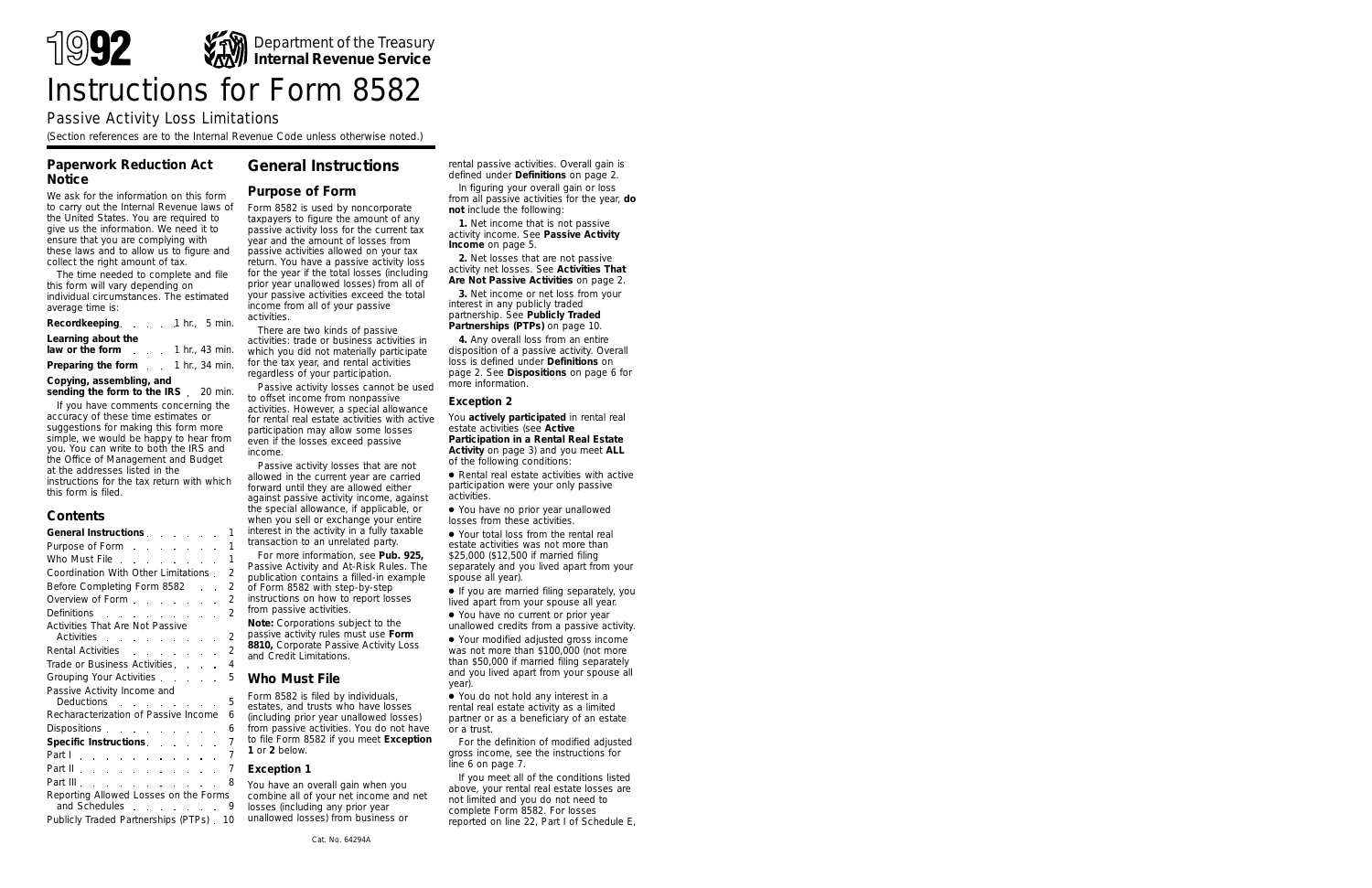enter the amount of the loss from line 22 on line 23 of Schedule E. For losses from a partnership or an S corporation, enter the amount of the allowable loss from Schedule K-1 in Part II, column (g), of Schedule E. For losses reported on line 32 of **Form 4835,** Farm Rental Income and Expenses, enter the amount of the allowable loss from line 32 on line 33c of Form 4835.

If you do not qualify for Exception 1 or 2, you must complete Form 8582.

## **Coordination With Other Limitations**

Losses from passive activities generally are subject to other applicable limitations (e.g., basis and at-risk limitations) before they are subject to the passive loss limitations. Once a loss becomes allowable under these other limitations, you must determine whether the loss is limited under the passive loss rules. Get **Form 6198,** At-Risk Limitations, for details on the at-risk rules. However, capital losses that are allowable under the passive loss rules may be limited under section 1211. Similarly, percentage depletion deductions that are allowable under the passive loss rules may be limited under section 613A(d).

## **Before Completing Form 8582**

To see if your activity is treated as a passive activity, read:

● **Trade or Business Activities** if your activity is a trade or business activity (page 4).

● **Rental Activities** if your activity is the renting of tangible property (below).

● **Grouping Your Activities** (page 5). To see how to treat income and deductions from your activity, read:

#### ● **Passive Activity Income and Deductions, Passive Activity Income, Passive Activity Deductions, Recharacterization of Passive Income,** and **Dispositions** (pages 5–6).

To see how to enter income and losses on Form 8582, read the instructions for Worksheets 1 and 2.

# **Overview of Form**

The form consists of three parts.

**Part I—1992 Passive Activity Loss.—** Use Part I to combine the net income and net loss from all passive activities to determine if you have a passive activity loss for 1992.

If the net losses from all passive activities exceed the net income from all passive activities, you will have a passive activity loss for 1992.

### **Part II—Special Allowance for Rental Real Estate With Active**

**Participation.—**Use Part II to figure the

maximum amount of rental loss allowed if you have a net loss from a rental real estate activity with active participation.

**Part III—Passive Activity Loss Allowed.—**Use Part III to figure the amount of the passive activity loss (as determined in Part I) that is allowed for 1992 from all passive activities.

# **Definitions**

Except as otherwise indicated, the following terms in these instructions are defined as shown below:

**Net income** means the excess of current year income over current year deductions from the activity. This includes any current year gains or losses from the disposition of assets or an interest in the activity.

**Net loss** means the excess of current year deductions over current year income from the activity. This includes any current year gains or losses from the disposition of assets or an interest in the activity.

**Overall gain** means the excess of the **"net income"** from the activity over the prior year unallowed losses from the activity.

**Overall loss** means the excess of the prior year unallowed losses from the activity over the **"net income"** from the activity or the prior year unallowed losses from the activity plus the **"net loss"** from the activity.

**Prior year unallowed losses** means the losses from an activity that were disallowed under the passive activity loss limitations in a prior year and carried forward to the tax year under section 469(b). See Regulations section 1.469-1(f)(4) and Pub.  $925$ .

# **Activities That Are Not Passive Activities**

The following are not passive activities: **1.** Trade or business activities in which you materially participated for the tax year.

**2.** An interest in an oil or gas well drilled or operated under a working interest if at any time during the tax year you held the working interest directly or through an entity that did not limit your liability (such as a general partner interest in a partnership). This exception applies regardless of whether you materially participated in the activity for the tax year.

If, however, your liability was not unlimited for the entire year (for example, you converted your general partner interest to a limited partner interest during the year), some of your income and losses from the working interest may be treated as passive activity gross income and passive activity deductions. See Temporary Regulations section 1.469-1T(e)(4)(ii).

**3.** The rental of a dwelling unit you used as a residence if section 280A(c)(5) applies. This exception applies if you rented out a dwelling unit that you also used as a home during the year for a number of days which exceeds the greater of 14 days or 10% of the number of days during the year that the home was rented at a fair rental.

**4.** An activity of trading personal property for the account of owners of interests in the activity. See Temporary Regulations section 1.469-1T(e)(6).

**Low-income housing activities.—** Transitional relief is provided for investors in qualified low-income housing projects. Losses from certain investments made after 1983 and before 1989 in low-income housing are treated as not from a passive activity for a period of up to 7 years beginning with the year of the original investment. See Pub. 925 for more details.

Income and losses from these activities should not be entered on Form 8582 but may be subject to limitations other than the passive loss rules.

# **Rental Activities**

A rental activity is a passive activity even if you materially participated in the activity.

However, if you meet any one of the six exceptions listed below, the rental of the property is not treated as a rental activity. See **Reporting Income and Losses From the Activities** on page 3 if you meet any of the exceptions.

An activity is a rental activity if tangible property (real or personal) is used by customers or held for use by customers and the gross income (or expected gross income) from the activity represents amounts paid (or to be paid) mainly for the use of the property. The activity is considered a rental activity even if the use is under a lease, a service contract, or some other arrangement that is not called a lease.

### **Exceptions**

An activity is not a rental activity if:

**1.** The **average period of customer use** of the rental property is 7 days or less.

Figure the **average period of customer use** for a class of property by dividing the total number of days in all rental periods by the number of rentals during the tax year. If the activity involves renting more than one class of property, multiply the average period of customer use of each class by the ratio of the gross rental income from that class to the activity's total gross rental income. The activity's average period of customer use equals the sum of these class-by-class average periods weighted by gross income. See Regulations section 1.469-1(e)(3)(iii).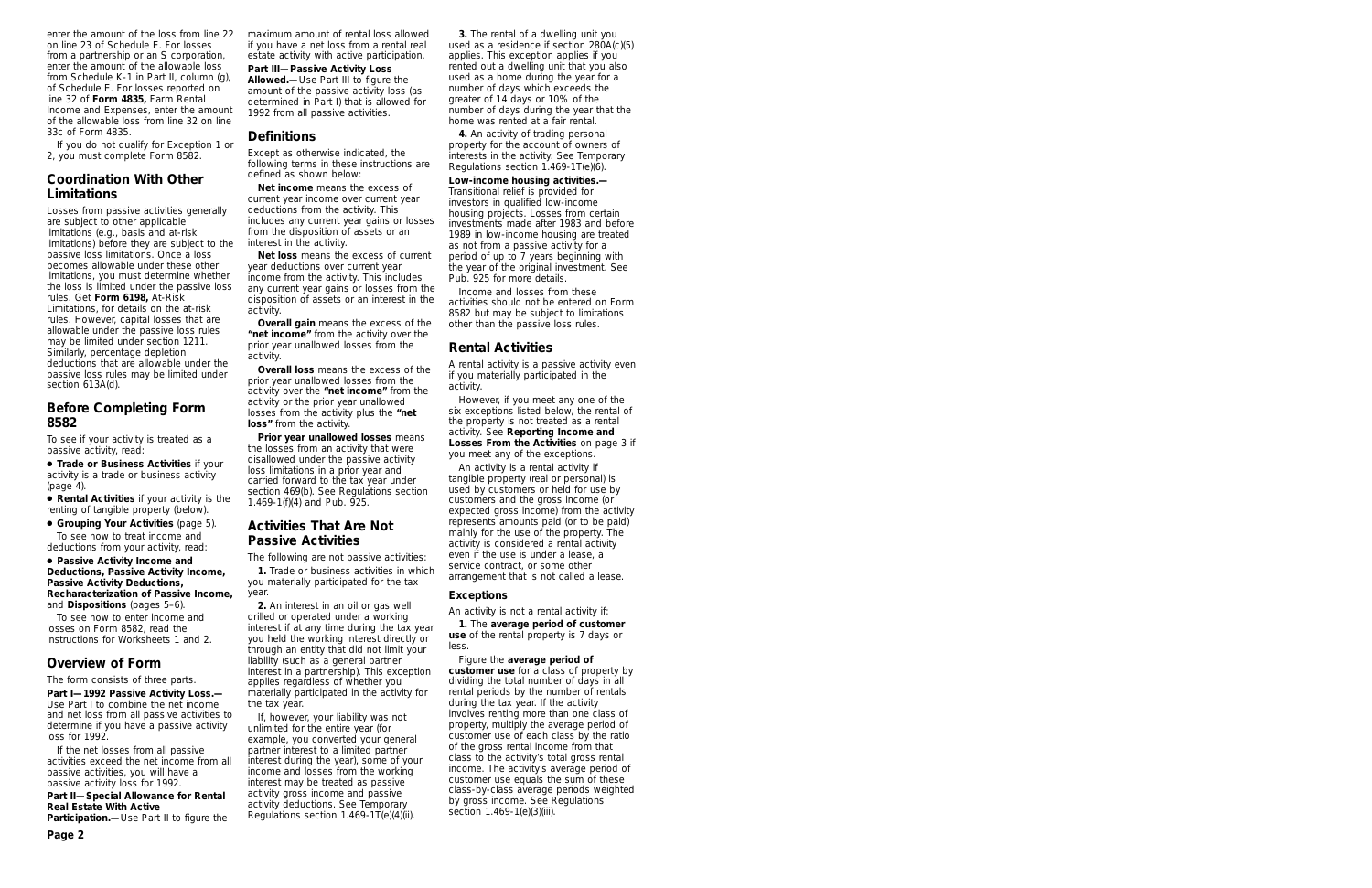**2.** The **average period of customer use** (see definition above) of the rental property is 30 days or less and **significant personal services** were provided in connection with making the rental property available for customer use.

**Significant personal services** include only services performed by individuals. In determining whether personal services are significant, all of the relevant facts and circumstances are taken into consideration. Facts and circumstances include the frequency of the services, the type and amount of labor required to perform the services and the value of the services relative to the amount charged for use of the property.

**3. Extraordinary personal services** were provided in connection with making the rental property available for customer use.

Services provided in connection with making rental property available for customer use are **extraordinary personal services** only if the services are performed by individuals and the customers' use of the rental property is incidental to their receipt of the services.

**4.** The rental of the property is **incidental** to a nonrental activity.

The rental of property is **incidental** to an activity of holding property for investment if the main purpose of holding the property is to realize a gain from the appreciation of the property and the gross rental income is less than 2% of the smaller of the **unadjusted basis** of the property or the fair market value of the property.

**Unadjusted basis** means the cost of the property without regard to depreciation deductions or any other adjustment described in section 1016 that reduces basis.

The rental of property is **incidental** to a trade or business activity if:

**a.** You own an interest in the trade or business activity during the year;

**b.** The rental property was mainly used in the trade or business activity during the tax year or during at least 2 of the 5 preceding tax years; and

**c.** The gross rental income from the property is less than 2% of the smaller of the **unadjusted basis** of the property or the fair market value of the property.

Lodging provided for the employer's convenience to an employee or the employee's spouse or dependents is **incidental** to the activity or activities in which the employee performs services.

**5.** You customarily make the rental property available during defined business hours for nonexclusive use by various customers.

**6.** You provide property for use in a nonrental activity of a partnership, an S corporation, or a joint venture in your

capacity as an owner of an interest in such partnership, S corporation, or joint venture.

For example, if a partner contributes the use of property to a partnership, none of the partner's distributive share of partnership income is income from a rental activity unless the partnership is engaged in a rental activity. In addition, a partner's gross income attributable to a guaranteed payment under section 707(c) is not income from a rental activity. The determination of whether the property used in the activity is provided in the partner's capacity as an owner of an interest in the partnership is made on the basis of all the facts and circumstances.

#### **Reporting Income and Losses From the Activities**

If you meet any of the six exceptions listed above, your rental of the property is not a rental activity. You must then determine whether your rental of the property is a trade or business activity and, if so, whether you materially participated in the activity for the tax year (see **Trade or Business Activities** on page 4). If the activity is a trade or business activity in which you did not materially participate, enter the income and losses from the activity on Worksheet 2.

If you meet any of the six exceptions listed above and the activity is a trade or business activity in which you materially participated, report any income or loss from the activity on the forms or schedules you normally use.

If you **did not** meet any of the six exceptions, the rental activity is a passive activity. Special rules apply if you conduct the rental activity through a publicly traded partnership (PTP) or if any of the rules described under **Recharacterization of Passive Income**

on page 6 apply. See the PTP rules on page 10.

If none of the special rules apply, the rental activity is entered on either Worksheet 1 or 2. Worksheet 1 is for rental real estate activities in which you actively participated. See **Active Participation in a Rental Real Estate Activity** below. Worksheet 2 is for rental real estate activities in which you did not actively participate, activities of renting personal property, and other trade or business activities in which you did not materially participate. See the instructions for Worksheets 1 and 2.

### **Active Participation in a Rental Real Estate Activity**

If you actively participated in a rental real estate activity, you may be able to deduct up to \$25,000 of the loss from the activity from nonpassive income. This "special allowance" is an exception to the general rule disallowing losses in excess of income from passive activities. The special allowance is not available if you were married, file a separate return for the year, and did not live apart from your spouse at all times during the year.

Only individuals and qualifying estates can actively participate in a rental real estate activity. Estates (other than qualifying estates) and trusts cannot actively participate. Limited partners cannot actively participate unless future regulations provide an exception.

You are not considered to actively participate in a rental real estate activity if at any time during the tax year your interest (including your spouse's interest) in the activity was less than 10% (by value) of all interests in the activity.

Active participation is a less stringent requirement than material participation (see **Material Participation** on page 4). You may be treated as actively participating if you participated, for example, in making management decisions or arranging for others to provide services (such as repairs) in a significant and bona fide sense. Management decisions that can count as active participation include approving new tenants, deciding on rental terms, approving capital or repair expenditures, and other similar decisions.

An estate is treated as actively participating for tax years ending less than 2 years after the date of the decedent's death if the decedent would have satisfied the active participation requirements for the activity for the tax year the decedent died. Such an estate is a "qualifying estate."

The maximum special allowance that single individuals and married individuals filing a joint return for the tax year can qualify for is \$25,000. The maximum is \$12,500 in the case of married individuals who file separate returns for the tax year and who lived apart at all times during the tax year. The maximum special allowance for which an estate can qualify is \$25,000 reduced by the special allowance for which the surviving spouse qualified.

If your modified adjusted gross income is \$100,000 or less (\$50,000 or less in the case of married persons filing separately), your loss is deductible up to the amount of the maximum special allowance referred to in the preceding paragraph. If your modified adjusted gross income is more than \$100,000 (\$50,000 in the case of married persons filing separately), the special allowance is limited to 50% of the difference between \$150,000 (\$75,000 in the case of married persons filing separately) and your modified adjusted gross income. When modified adjusted gross income is \$150,000 or more (\$75,000 or more in the case of married persons filing separately), there is no special allowance.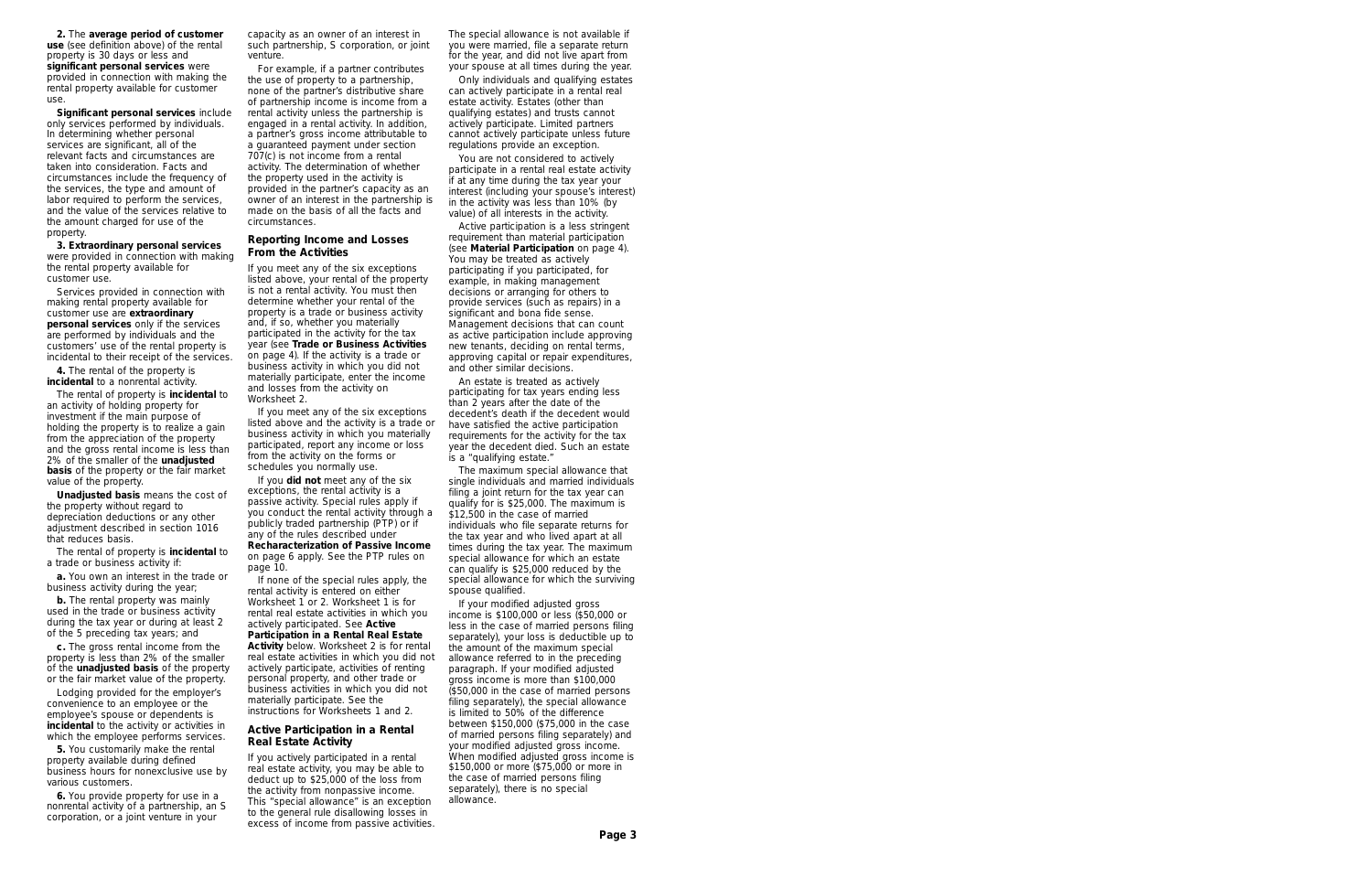If you qualify under the active participation rules, use Worksheet 1 and see page 7 of the instructions.

# **Trade or Business Activities**

A trade or business activity is an activity (other than a rental activity or an activity treated as incidental to an activity of holding property for investment) that:

**1.** Involves the conduct of a trade or business (within the meaning of section 162),

**2.** Is conducted in anticipation of starting a trade or business, or

**3.** Involves research or experimental expenditures deductible under section 174 (or that would be if you chose to deduct rather than capitalize them).

Trade or business activities are generally reported on Schedule C or F, or on Part II or III of Schedule E.

### **Material Participation**

**In general.—**Participation, for purposes of the material participation tests listed below, generally includes any work you did in connection with an activity if you owned an interest in the activity at the time you did the work. The capacity in which you did the work does not matter. However, work is not treated as participation if it is not work that an owner would customarily do in the same type of activity, and one of your main reasons for doing the work was to avoid the disallowance of losses or credits from the activity under the passive activity rules.

Work you did as an investor in an activity is not treated as participation unless you were directly involved in the day-to-day management or operations of the activity. Work done as an investor includes:

**1.** Studying and reviewing financial statements or reports on operations of the activity.

**2.** Preparing or compiling summaries or analyses of the finances or operations of the activity for your own use.

**3.** Monitoring the finances or operations of the activity in a nonmanagerial capacity.

You may prove your participation in an activity by any reasonable means. You do not have to maintain contemporaneous daily time reports, logs, or similar documents if you can establish your participation by other reasonable means. Reasonable means for this purpose may include, but are not limited to, the identification of services performed over a period of time and the approximate number of hours spent performing the services during that period, based on appointment books, calendars, or narrative summaries.

Participation by your spouse during the tax year in an activity you own may be counted as your participation in the

activity. The participation by your spouse may be included as your participation even if your spouse did not own an interest in the activity and whether or not you and your spouse file a joint return for the tax year.

**Tests for Individuals.—**You materially participated for the tax year in a trade or business activity if you satisfy one or more of the following tests:

**1.** You participated in the activity for more than 500 hours.

**2.** Your participation in the activity for the tax year was substantially all of the participation in the activity of all individuals (including individuals who did not own any interest in the activity) for the year.

**3.** You participated in the activity for more than 100 hours during the tax year, and you participated at least as much as any other individual (including individuals who did not own any interest in the activity) for the year.

**4.** The activity is a significant participation activity for the tax year, and you participated in all significant participation activities during the year for more than 500 hours. A **significant participation activity** is any trade or business activity in which you participated for more than 100 hours during the year and in which you did not materially participate under any of the material participation tests (other than this test 4).

**5.** You materially participated in the activity for any 5 (whether or not consecutive) of the 10 preceding tax years. When determining if you materially participated in tax years beginning before 1987 (other than a tax year of a partnership, an S corporation, an estate, or a trust ending after 1986), you materially participated only if you participated for more than 500 hours during the tax year.

**6.** The activity is a personal service activity in which you materially participated for any 3 (whether or not consecutive) preceding tax years. When determining if you materially participated for tax years beginning before 1987 (other than a tax year of a partnership, an S corporation, an estate, or a trust ending after 1986), you materially participated only if you participated for more than 500 hours during the tax year.

An activity is a personal service activity if it involves the performance of personal services in the fields of health, law, engineering, architecture, accounting, actuarial science, performing arts, consulting, or any other trade or business, in which capital is not a material income-producing factor.

**7.** Based on all of the facts and circumstances, you participated in the activity on a regular, continuous, and substantial basis during the tax year.

You did not materially participate in the activity under this seventh test, however, if you participated in the activity for 100 hours or less during the year. Your participation in managing the activity does not count in determining whether you materially participated under this test if:

**a.** Any person (except you) received compensation for performing services in the management of the activity; or

**b.** Any individual spent more hours during the tax year than you spent performing services in the management of the activity (regardless of whether the individual was compensated for the management services).

**Special rules for limited partners.—**If you owned your interest in an activity as a limited partner, you generally **did not** materially participate in the activity. You **did** materially participate in the activity, however, if you met material participation tests 1, 5, or 6 above for the tax year.

You are not treated as a limited partner, for purposes of the material participation tests, however, if you were a general partner in the partnership at all times during the partnership's tax year ending with or within your tax year (or, if shorter, during the portion of the partnership's tax year in which you directly or indirectly owned your limited partner interest).

**Special rules for certain retired or disabled farmers and surviving spouses of farmers.—** Certain retired or disabled farmers and surviving spouses of farmers are treated as materially participating in a farming activity if the real property used in the activity would meet the estate tax rules for special valuation of farm property passed from a qualifying decedent. See Temporary Regulations section 1.469-5T(h)(2).

**Estates and trusts.—**The passive loss limitations apply in computing the distributable net income and taxable income of an estate or trust. See Temporary Regulations section 1.469-1T(b)(2) and (3). Future regulations will explain how to determine material participation for this purpose.

#### **Reporting Income and Losses From the Activities**

**Trade or business activities with material participation.—**If you materially participated in a trade or business activity, the activity is **not** a passive activity. Report the income and losses from the activity on the form or schedule you normally use.

**Trade or business activities without material participation.—**If you did not materially participate in a trade or business activity, the activity is a passive activity. In general, you must use Worksheet 2 to determine the amount to enter on Form 8582. However, if you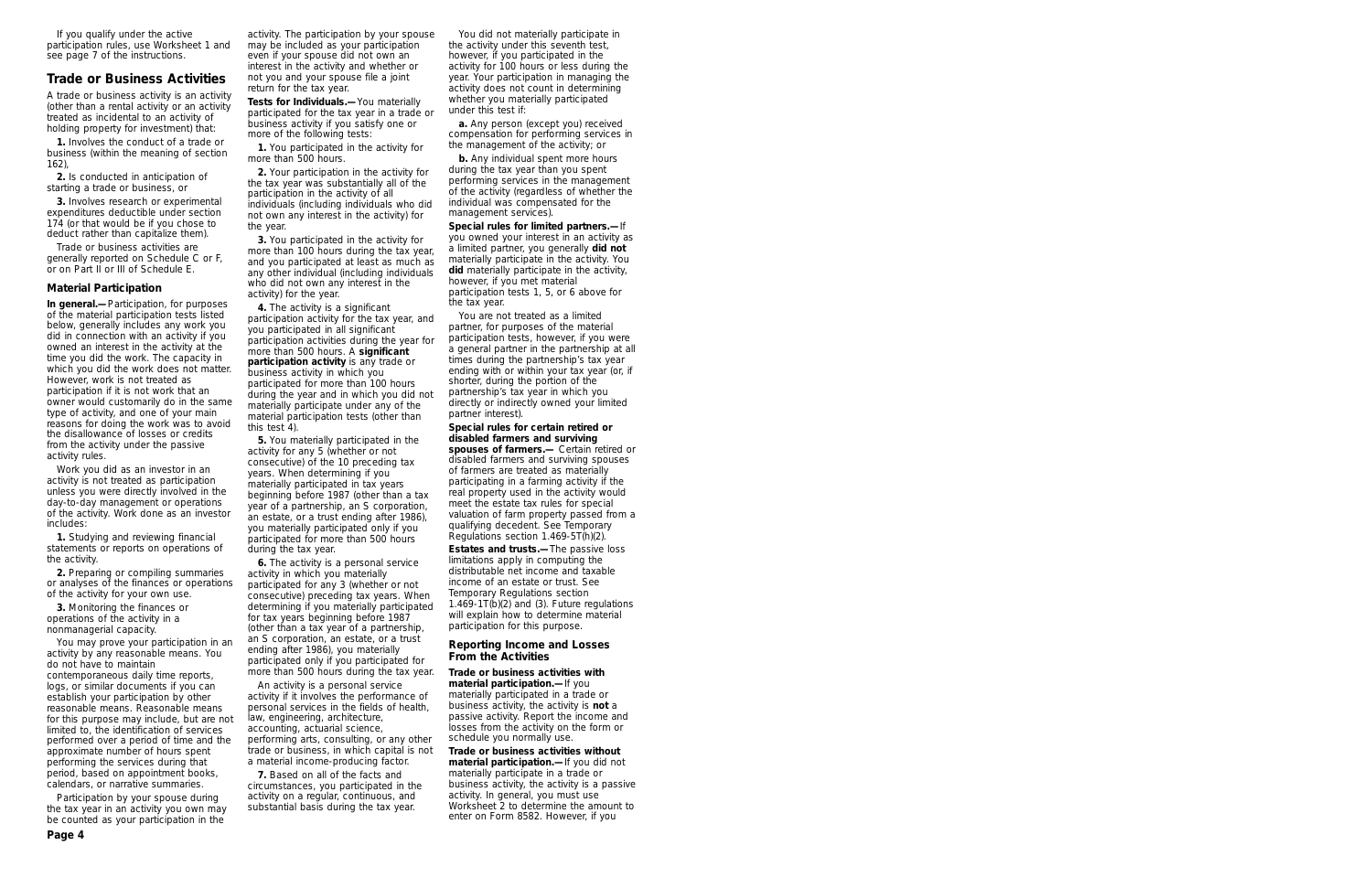owned the activity through a publicly traded partnership or the activity is a significant participation activity, special rules apply. See **Publicly Traded Partnerships (PTPs)** on page 10. See Pub. 925 for how to report income or losses from significant participation passive activities.

# **Grouping Your Activities**

**Caution:** *At the time these instructions were printed, former Temporary Regulations section 1.469-4T had expired and final regulations defining the term "activity" had not been issued. The following rules are based on Proposed Regulations section 1.469-4. When these regulations are finalized, the IRS will announce any changes made to the proposed rules. The proposed regulations provide that the new rules will be effective for tax years ending after May 10, 1992. For tax years ending before May 11, 1992, former Temporary Regulations section 1.469-4T applies. For your tax year that includes May 10, 1992, the proposed regulations allow you to follow either the new rules or former Temporary Regulations section 1.469-4T.*

Generally, one or more trade or business activities or rental activities are treated as a single activity if the activities make up an appropriate economic unit for the measurement of gain or loss for purposes of the passive activity rules. Whether activities are treated as a single activity depends on all the relevant facts and circumstances. The factors given the greatest weight in determining whether activities make up an appropriate economic unit are:

**1.** Similarities and differences in types of business,

**2.** The extent of common control,

**3.** The extent of common ownership,

**4.** Geographical location, and

**5.** Interdependencies between the activities.

**Example.** You have a significant ownership interest in a bakery and a movie theater in Baltimore and in a bakery and a movie theater in Philadelphia. Depending on all the relevant facts and circumstances, you could group the movie theaters and bakeries into a single activity, into a movie theater activity and a bakery activity, into a Baltimore activity and a Philadelphia activity, or into four separate activities.

Once you choose a grouping under these rules, you must continue using that grouping in later tax years unless a material change in the facts and circumstances makes it clearly inappropriate.

The IRS may regroup your activities if your grouping fails to reflect one or more appropriate economic units and one of

the primary purposes of your grouping is to circumvent the passive activity limitations.

#### **Limitation on grouping certain activities.—**The following activities may

not be grouped together:

**1.** A rental activity with a trade or business activity (unless the rental activity is insubstantial in relation to the trade or business activity or vice versa),

**2.** An activity involving the rental of real property with an activity involving the rental of personal property (except for personal property provided in connection with the real property); or

**3.** Any activity with another activity in which you hold an interest as a limited partner or as a limited entrepreneur (as defined in section 464(e)(2)) if that other activity engages in holding, producing, or distributing motion picture films or videotapes; farming; leasing section 1245 property; or exploring for (or exploiting) oil and gas resources or geothermal deposits. See Proposed Regulations section 1.469-4(f) for exceptions.

#### **Activities conducted through partnerships or S corporations.—**Once a partnership or S corporation determines its activities under these rules, a partner or shareholder uses these rules to group those activities with activities conducted directly by the partner or shareholder or through other partnerships or S corporations.

**Partial disposition of an activity.—**You may treat the disposition of a substantial part of an activity as a separate activity if you can prove with reasonable certainty:

**1.** The prior year unallowed losses, if any, allocable to that part of the activity, and

**2.** The net income or loss for the year of disposition allocable to that part of the activity.

# **Passive Activity Income and Deductions**

Take into account only passive activity income and passive activity deductions in determining your net income or net loss from all passive activities or any passive activity. For example, if your passive activity is reported on Schedule C, E, or F, and the activity has no prior year unallowed losses or any gain or loss from the disposition of assets or an interest in the activity, take into account only the passive activity income and passive activity deductions from the activity in determining the amount to enter on Form 8582 and the worksheets.

If you own an interest in a passive activity through a partnership or an S corporation, the partnership or S corporation will generally provide you with the net income or net loss from the passive activity. If, however, the

partnership or S corporation is required to state an item of gross income or deduction separately to you, and the gross income or deduction is passive activity gross income or a passive activity deduction (respectively), you must include that amount in computing the net income or net loss entered on Form 8582 and the worksheets.

**Caution:** *The partnership or S corporation does not have a record of any prior year unallowed losses from the passive activities of the partnership or S corporation. If you had prior year unallowed losses from this activity, they can be found in column (c) of your 1991 Worksheet 4.*

### **Passive Activity Income**

In determining your overall gain or loss from all passive activities or any passive activity, take into account only passive activity income. Do not enter income that is not passive activity income on Form 8582 or the worksheets. Passive activity income includes all income from passive activities, including (with certain exceptions described in Temporary Regulations section 1.469-2T(c)(2) and Regulations section 1.469-2(c)(2)) gain from the disposition of an interest in a passive activity or property used in a passive activity at the time of the disposition.

Passive activity income **does not** include the following:

● Income from an activity that is not a passive activity.

● Portfolio income, including interest, dividends, annuities, and royalties not derived in the ordinary course of a trade or business and gain or loss from the disposition of property that produces those types of income or is held for investment (see section 163(d)(5)). See Temporary Regulations section 1.469-2T(c)(3).

● Alaska Permanent Fund dividends. ● Personal service income, including salaries, wages, commissions, self-employment income from trade or business activities in which you materially participated for the tax year, deferred compensation, taxable social security and other retirement benefits, and payments from partnerships to partners for personal services. See Temporary Regulations section 1.469-2T(c)(4).

● Income from positive section 481 adjustments allocated to activities other than passive activities. See Temporary Regulations section 1.469-2T(c)(5).

● Income or gain from investments of working capital.

● Income from an oil or gas property if you treated any loss from a working interest in the property for any tax year beginning after 1986 as a nonpassive loss under the rule excluding working interests in oil and gas wells from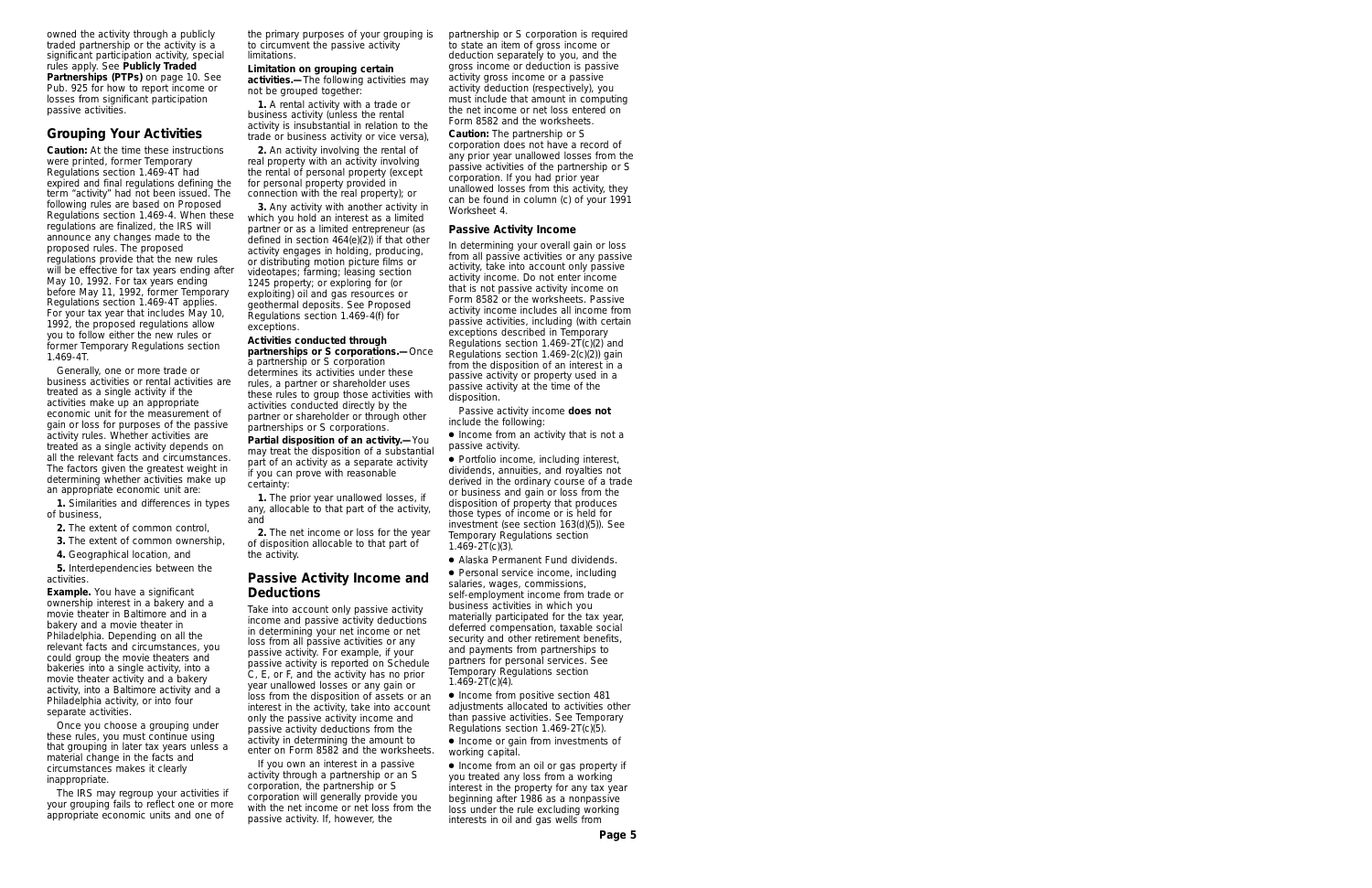passive activities. See Regulations section 1.469-2(c)(6).

● Any income from intangible property if your personal efforts significantly contributed to the creation of the property.

● Income from a qualified low-income housing project for any year in which losses from the project would not be subject to the passive loss limitations under the special transitional rule for certain low-income housing projects. See Pub. 925 for more details.

● Any income treated as income that is not passive activity income under Temporary Regulations section 1.469-2T(f) and Regulations section 1.469-2(f). See **Recharacterization of Passive Income** below.

● Overall gain from any interest in a publicly traded partnership.

● State, local, and foreign income tax refunds.

● Income from a covenant not to compete.

● Any reimbursement of a casualty or theft loss included in income to recover all or part of a prior year loss deduction, if the deduction for the loss was not treated as a passive activity deduction.

### **Passive Activity Deductions**

In determining your overall gain or overall loss from all passive activities or any passive activity, take into account only passive activity deductions. Do not take into account deductions that are not passive activity deductions. Passive activity deductions include all deductions from activities that are passive activities for the tax year and all deductions from passive activities that were disallowed under the passive loss rules in prior tax years and carried forward to the tax year under section 469(b). See Regulations section 1.469-1(f)(4).

Passive activity deductions include losses from dispositions of property used in a passive activity at the time of the disposition and losses from a disposition of less than your entire interest in a passive activity. See **Dispositions** below for the treatment of losses upon certain dispositions of your entire interest in an activity.

Passive activity deductions **do not** include the following:

● Deductions for expenses (other than interest expense) that are clearly and directly allocable to portfolio income.

● Interest expense, other than interest expense properly allocable under Temporary Regulations section 1.163-8T to passive activities (e.g., qualified home mortgage interest and capitalized interest expense are not passive activity deductions).

● Losses from certain investments in a qualified low-income housing project if

the special transitional rule for low-income housing projects applies. See Pub. 925 for more details.

● Losses from dispositions of property that produce portfolio income or property held for investment.

● State, local, and foreign income taxes.

● Miscellaneous itemized deductions that may be disallowed under section 67.

● Charitable contribution deductions.

● Net operating loss deductions, percentage depletion carryovers under section 613A(d), and capital loss carryovers.

● Deductions and losses that would have been allowed for tax years beginning before 1987, but for basis or at-risk limitations.

● Net negative section 481 adjustments allocated to activities other than passive activities. See Temporary Regulations section 1.469-2T(d)(7).

● Deductions for losses from fire, storm, shipwreck or other casualty, or from theft, if losses similar in cause and severity do not recur regularly in the activity.

• The deduction allowed under section 164(f) for one-half of self-employment taxes.

#### **Recharacterization of Passive Income**

Certain income from passive activities may be recharacterized and excluded from passive activity income. The amount of income recharacterized equals the net income from the sources below. If during the tax year you received net income from any sources described below (either directly or through a partnership or an S corporation), see Pub. 925 to find out how to report net income or loss from these sources. Also see Temporary Regulations section 1.469-2T(f) and Regulations section 1.469-2(f) for more information.

Income from the following sources may be subject to the net income recharacterization rules:

● Significant participation passive activities. A significant participation passive activity is any trade or business activity (as defined on page 4) in which you participated for more than 100 hours during the tax year and did not materially participate.

● Rental of property when less than 30% of the unadjusted basis of the property is subject to depreciation.

● Passive equity-financed lending activities.

● Rental of property incidental to a development activity.

● Rental of property to a nonpassive activity.

● Acquisition of an interest in a pass-through entity that licenses intangible property.

# **Dispositions**

### **Disposition of Less Than an Entire Interest**

Gains and losses from the disposition of less than an entire interest in an activity are treated as part of the net income or loss from the activity for the current year and are to be included on Form 8582. A disposition of less than an entire interest does not trigger the allowance of prior year unallowed losses. Read the instructions for Part I and the instructions for Worksheets 1 and 2 to see how to make the entries on Form 8582.

### **Disposition of an Entire Interest**

If you disposed of your entire interest in a passive activity or a former passive activity to an unrelated person in a fully taxable transaction during the tax year, your losses allocable to the activity for the year are not limited by the passive loss rules. A fully taxable transaction is a transaction in which you recognize all of your realized gain or loss.

If you are using the installment method to report this kind of disposition, figure your allowed loss for the current year by multiplying your overall loss (which **does not** include losses allowed in prior years) by the following fraction:

> Gain recognized in the current year Unrecognized gain as of the beginning of the current year

A partner in a publicly traded partnership (PTP) is not treated as having disposed of an entire interest in an activity of a PTP until there is an entire disposition of the partner's interest in the PTP.

### **Reporting an Entire Disposition on Schedule D or Form 4797**

When you completely dispose of your entire interest in a passive activity, you may have to report net income or loss and prior year unallowed losses from the activity. All of the net income and losses are reported on the forms and schedules you normally use.

Combine any income and losses (including any prior year unallowed losses) from the activity for the tax year to see if you have an overall gain or loss. If you have an overall gain and you have other passive activities to report on Form 8582, include the income, losses, and prior year unallowed losses on Worksheet 1 or 2. If this is your only passive activity, report any income and losses (including any prior year unallowed losses) on the forms and schedules you normally use and skip the worksheets and Form 8582.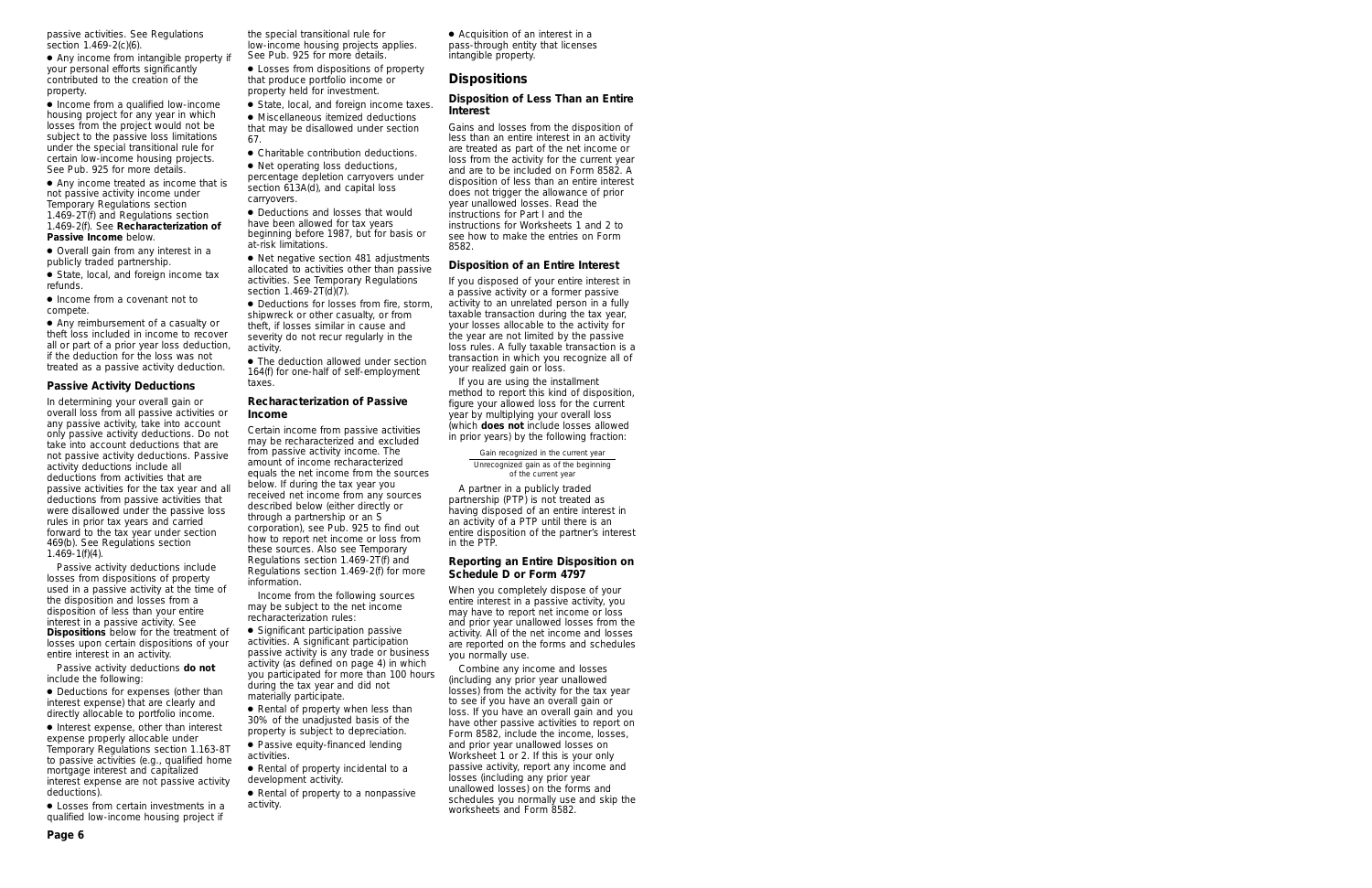If you have an overall loss when you combine the income and losses, do not use the worksheets or Form 8582 for the activity. Any losses (including prior year unallowed losses) are allowed in full. Report the income and losses on the forms and schedules you normally use.

If you must figure modified adjusted gross income for line 6 of Form 8582, the overall loss from this activity is a nonpassive activity loss and must be used when computing modified adjusted gross income. This is because an overall loss from an entire disposition of a passive activity is a nonpassive loss when there is an aggregate loss from all other passive activities.

### **Example 1: Activity with overall gain**

You sell your entire interest in a rental property in which you actively participated at a gain of \$15,525. \$7,300 of the gain is section 1231 gain (Form 4797, Part I) and \$8,225 is ordinary recapture income (Form 4797, Part II). The total loss you would report on line 23 of Schedule E (Form 1040) is (\$15,450). This includes a current year (\$2,800) net loss, and a (\$12,650) prior year unallowed loss.

If you had other passive activities reportable on Form 8582, you would make the following entries on Worksheet 1. You would enter the \$15,525 gain on the disposition in column (a), the current year loss of (\$2,800) in column (b), and the prior year unallowed loss of (\$12,650) in column (c).

#### **Example 2: Activity with overall loss**

You sell your entire interest in a limited partnership and this is your only passive activity. You have a current year Schedule E loss of (\$3,330), a Schedule E prior year unallowed loss of (\$1,115), and a Schedule D gain of \$2,000 from the sale of your interest in the partnership.

Because there is an overall loss of (\$2,445) after combining the gain and losses, none of the amounts are entered on Worksheet 2 or on Form 8582.

The net loss plus the prior year unallowed loss  $(\$3,330 + \$1,115 =$ \$4,445) is entered on Schedule E, Part II, column (i), and the \$2,000 gain on the sale is entered on Schedule D, in either Part I or Part II, depending on how long the partnership interest was held.

# **Specific Instructions**

### **Part I**

### **Worksheet 1**

Individuals and qualifying estates who actively participated in rental real estate activities should use Worksheet 1 and include the income or loss from those activities on lines 1a through 1d of Form 8582. Use Worksheet 2 to figure

amounts to enter on lines 2a, 2b, and 2c if you did not actively participate in a rental real estate activity.

**Caution:** *Do not enter a prior year unallowed loss in column (c) of Worksheet 1 unless you actively participated in the activity in both the year the loss arose and the current tax year. If you did not actively participate in both years, enter the prior year unallowed loss in column (c) of Worksheet 2.*

*Married individuals who are filing separate returns and did not live apart from their spouse at all times during the tax year do not qualify under the active participation rule and should use Worksheet 2 instead of Worksheet 1. To take advantage of the \$25,000 allowance, married individuals must file a joint return.*

See Pub. 925 for an example showing how to complete the worksheet.

**Column (a).—**Enter the net income from each activity. For example, if a Schedule C activity has current year profit of \$5,000 and a Form 4797 gain of \$2,000, enter \$7,000 in column (a). Enter the total of column (a) on line 1a of Form 8582.

**Column (b).—**Enter the net loss for each activity. For example, if a Schedule E rental activity has a current year loss of (\$4,500) on line 22 of Schedule E and a current year Form 4797 loss of (\$1,000), enter (\$5,500) in column (b). Do not enter any prior year unallowed losses in this column. Enter the total of column (b) on line 1b of Form 8582.

**Column (c).—**Enter the prior year unallowed losses for each activity. These amounts can be found on Worksheet 4, column (c), of your 1991 Form 8582. Enter the total of column (c) from your 1992 Worksheet 1 on line 1c of Form 8582.

**Columns (d) and (e).—**Combine income and losses in columns (a) through (c) for each activity and enter any overall gain for the activity in column (d) or any overall loss for the activity in column (e). Do not enter amounts from columns (d) and (e) on Form 8582. These amounts will be used when Form 8582 is completed to figure the loss allowed for the current year.

#### **Worksheet 2**

Use Worksheet 2 for trade or business activities in which you did not materially participate, for rental real estate activities that do not qualify for the special allowance, and for rental activities other than rental real estate activities.

Pub. 925 has examples of a completed Form 8582 and worksheets. **Column (a).—**Enter the net income for each activity. (See the example included in the instructions under column (a) for

Worksheet 1, above.) Enter the total of column (a) on line 2a of Form 8582.

**Column (b).—**Enter the net loss for each activity. (See the example included in the instructions under column (b) of Worksheet 1, above.) Enter the total of column (b) on line 2b of Form 8582.

**Column (c).—**Enter the prior year unallowed losses for each activity. These amounts can be found on Worksheet 4, column (c), of your 1991 Form 8582. Enter the total of column (c) from your 1992 Worksheet 2 on line 2c of Form 8582.

**Columns (d) and (e).—**Combine income and losses in columns (a) through (c) for each activity and enter any overall gain for the activity in column (d) or any overall loss for the activity in column (e). Do not enter amounts from columns (d) and (e) on Form 8582. These amounts will be used when Form 8582 is completed to figure the loss allowed for the current year.

**Line 3.—**If line 3 shows net income or zero, all of your losses are allowed, including any prior year unallowed losses entered on line 1c or 2c. Do not complete Form 8582. Take the losses to the form or schedule you normally report them on.

### **Part II**

Enter all numbers in Part II as positive amounts (i.e., greater than zero).

#### **Examples:**

**1.** Line 1d has a loss of \$47,000 and line 3 has a loss of \$42,000. Enter \$42,000 as a positive number on line 4.

**2.** Line 4 has a loss of \$42,000 and line 8 is \$25,000. Enter \$25,000 as a positive number on line 9.

**Line 5.—**Married persons filing separate returns who lived apart at all times during the year should enter \$75,000 on line 5 instead of \$150,000. Married persons filing separate returns who lived together at any time during the year are not eligible for the special allowance. They must enter zero on line 9 and go to line 10.

**Line 6.—**To figure modified adjusted gross income for this line, combine all of the amounts you would enter if you were figuring adjusted gross income for your tax return except do not take into account:

● Passive income or loss included on Form 8582;

● Any overall loss from a PTP;

● The taxable amount of social security and tier 1 railroad retirement benefits;

● The deduction allowed under section 219 for contributions to IRAs and certain other qualified retirement plans;

● The deduction allowed under section 164(f) for one-half of self-employment taxes, **or**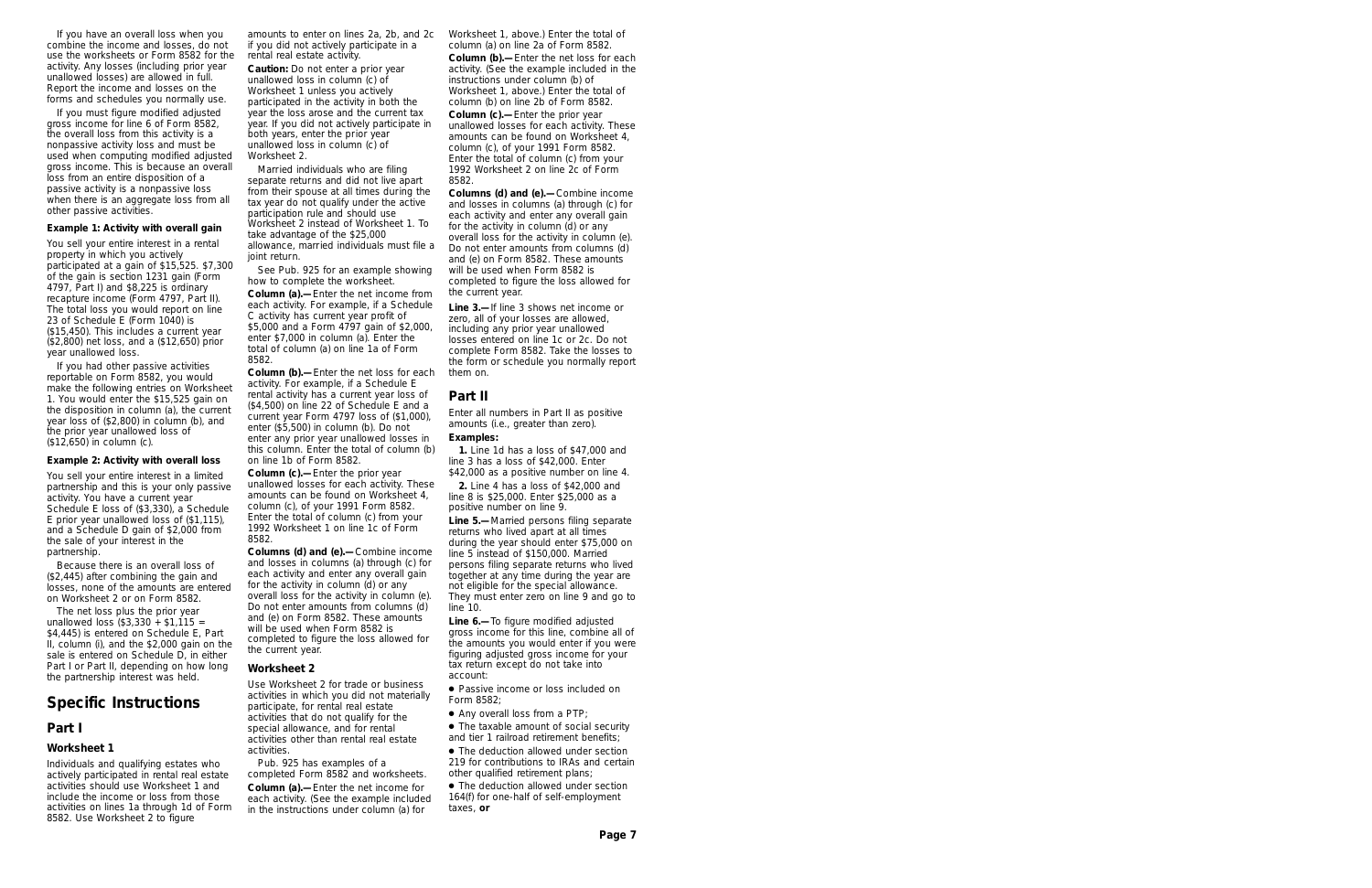● The exclusion from income of interest from series EE U.S. savings bonds used to pay higher education expenses.

Include portfolio income or expenses that are clearly and directly allocable to portfolio income in the modified adjusted gross income computation. Any income that is treated as nonpassive income is included in the computation of modified adjusted gross income. For example, overall gain from a publicly traded partnership and net income from an activity or item of property subject to the recharacterization of passive income rules is nonpassive income. In addition, an overall loss from the entire disposition of a passive activity is not included on Form 8582. Instead, the overall loss is a nonpassive loss and must be included in the computation of modified adjusted gross income.

**Example.—**If your adjusted gross income on line 31 of Form 1040 is \$92,000, and you had taxable social security benefits of \$5,500 on line 21b, your modified adjusted gross income would be \$86,500 (\$92,000 minus \$5,500).

**Line 8.—**Do not enter more than \$12,500 on line 8 if you are married filing a separate return and you and your spouse lived apart at all times during the year. Married persons filing separate returns who lived together at any time during the year are not eligible for the special allowance. They must enter zero on line 9 and go to line 10.

### **Part III**

**Line 11.—**Use the worksheets on Form 8582 and the following instructions for those worksheets to figure the unallowed loss to be carried forward and the allowed loss to report on the forms and schedules for 1992. Worksheets 1 and 2, columns (d) and (e), will show whether an activity had an overall gain or loss. If you have activities that show overall gain in column (d) of Worksheet 1 or 2, report all of the income and losses listed in columns (a), (b), and (c) for those activities on the proper forms and schedules.

If you have activities in Worksheet 1 or 2 that show an overall loss in column (e), you will have to allocate the allowed loss on line 11 of Form 8582 to those activities by completing Worksheets 3, 4, and 5 or 6.

Start with Worksheet 3 if you have any activities in Worksheet 1 with an overall loss in column (e) and an amount on line 9 of Form 8582. If you do not have activities with an overall loss in Worksheet 1 or line 9 does not have an entry, start with Worksheet 4 for any activities in Worksheet 1 or 2 that show an overall loss in column (e).

### **Worksheet 3**

Use Worksheet 3 if you have activities in Worksheet 1 with an overall loss in column (e) and an amount on line 9 of Form 8582.

**Column (a).—**Enter the overall loss from column (e) of Worksheet 1 for each activity.

**Column (b).—**Divide each of the individual losses shown in column (a) by the total of all of the losses in column (a) and enter the ratio for each of the activities in column (b). The total of all of the ratios should equal 1.00.

**Column (c).—**Multiply line 9 of Form 8582 by each of the ratios in column (b) and enter the results in column (c). The total of column (c) should be the same as line 9 of Form 8582.

**Column (c) total is the same as column (a) total.—**If the total losses in column (c) are the same as the total losses in column (a), all of the amounts in columns (a), (b), and (c) of Worksheet 1 should be reported on the proper forms and schedules. The losses in Worksheet 1 are allowed in full and are not carried over to Worksheet 4. Complete Worksheet 4 only if you have activities with overall losses in column (e) of Worksheet 2.

**Column (c) total is less than column (a) total.—**If the total losses in column (c) are less than the total losses in column (a), complete column (d).

**Column (d).—**Subtract column (c) from column (a) and enter the results in this column. Also enter on Worksheet 4 the name of the activities and the form or schedule on which the loss is to be reported. Enter the amounts from column (d) of this worksheet in column (a) of Worksheet 4. Also include in Worksheet 4 any activities from Worksheet 2 that have an overall loss in column (e) of that worksheet.

### **Worksheet 4**

Complete Worksheet 4 if you have an overall loss in column (e) of Worksheet 2 or losses in column (d) of Worksheet 3 (column (e) of Worksheet 1, if you did not have to complete Worksheet 3).

**Column (a).—**Enter the amounts, if any, from column (d) of Worksheet 3 (column (e) of Worksheet 1 if you did not have to complete Worksheet 3). Also enter the losses, if any, shown in column (e) of Worksheet 2.

**Column (b).—**Divide each of the individual losses shown in column (a) by the total of all of the losses in column (a) and enter the ratio for each of the activities in column (b). The total of all of the ratios should equal 1.00.

**Column (c).—**Complete the following computation:

- **A.** Enter line 3 of Form 8582
- **B.** Enter line 9 of Form 8582
- **C.** Subtract line B from line A

Multiply line C by the ratios in column (b) and enter the results in column (c).

Use Worksheet 5 for the activities listed in Worksheet 4 if all of the loss from the same activity is reported on one form or schedule. For example, use Worksheet 5 if all of the loss from the activity is reported on Schedule E, even though part of the loss may be a current year Schedule E loss and part of it may be from a Schedule E prior year unallowed loss.

If you have losses from the same activity that are to be reported on two or more different schedules, use Worksheet 6 instead of Worksheet 5 for those activities. For example, if you have a Schedule C loss and you also have a Form 4797 loss from the sale of assets from the Schedule C activity, you should use Worksheet 6 instead of Worksheet 5.

### **Worksheet 5**

**Column (a).—**Enter the activities shown in Worksheet 4 if all of the loss from the same activity is to be reported on one form or schedule. The loss to enter in column (a) of this worksheet is the net loss plus the prior year unallowed loss for each activity you enter in this worksheet. This amount can be found by adding the losses in columns (b) and (c) of Worksheets 1 and 2.

**Column (b).—**Enter the amounts from column (c) of Worksheet 4 for the activities listed in this worksheet. These are your **unallowed losses for 1992.** Keep a record of these amounts so the losses can be used to figure your passive activity loss next year.

**Column (c).—**Subtract column (b) from column (a). These are the **losses allowed for 1992.** The amounts in this column should be reported on the form or schedule you normally use.

See the forms and schedules listed under **Reporting Allowed Losses on the Forms and Schedules** on page 9. Pub. 925 also has an extensive example of how to report passive income and losses on the forms and schedules.

### **Worksheet 6**

Use Worksheet 6 if you have losses from the same activity that are reported on two or more different forms and schedules. Worksheet 6 will allocate the loss allowed and unallowed for the activity and the loss allowed on the different forms or schedules used to report the losses. Only the losses that would cause a difference in the tax liability if they were reported on a different form or schedule are kept separate. Any losses from the following forms or schedules should be kept separate: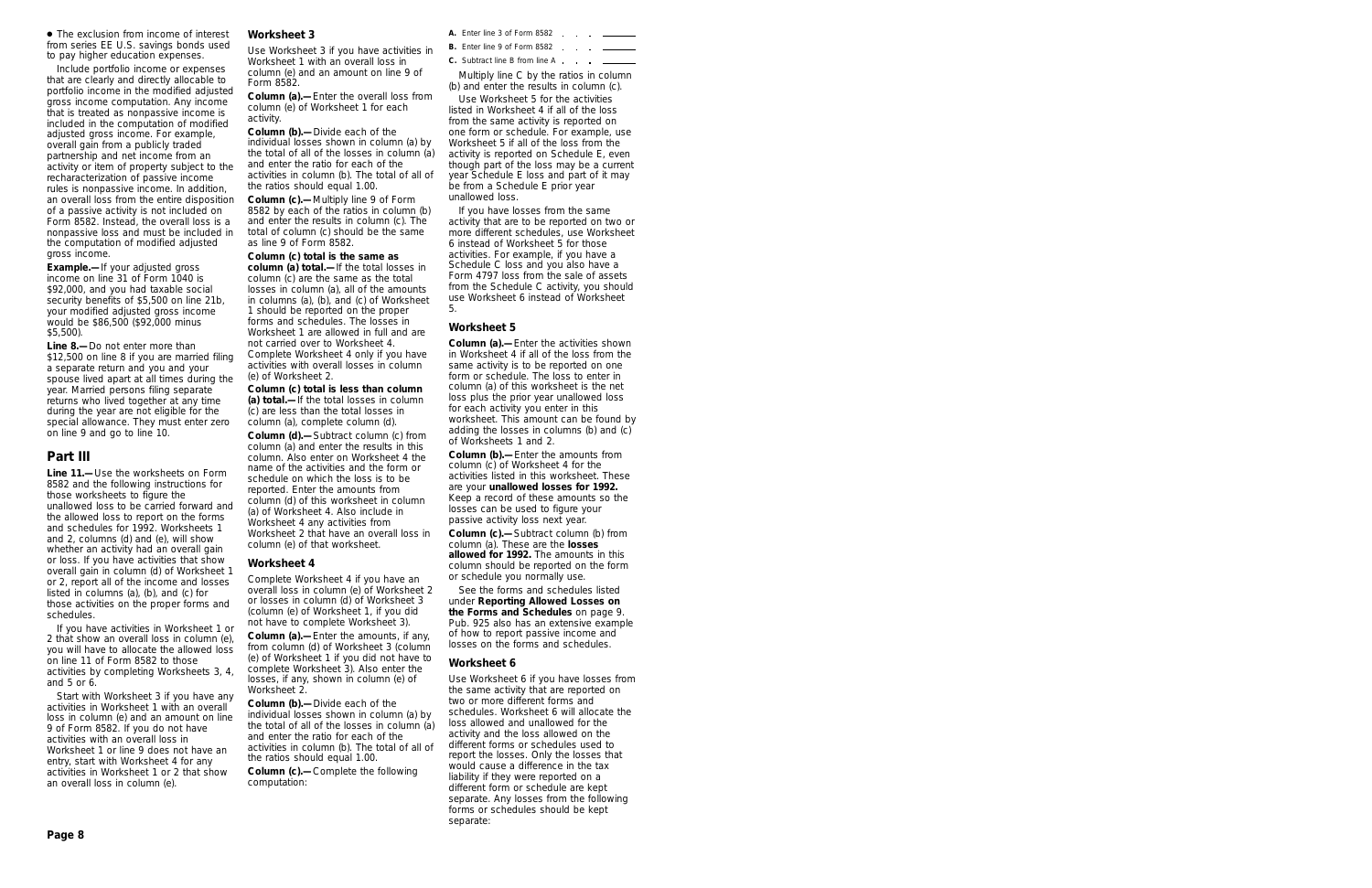● Schedules C, D (Parts I and II), E, and F.

● Forms 4684 (Section B), 4797 (Parts I and II), and 4835.

You should make a copy of Worksheet 6 to use for each additional activity for which you have losses reported on two or more different forms or schedules. When making entries in Worksheet 6, enter the name of the form or schedule on the line above line 1a.

**Line 1a, column (a).—**Enter the net loss plus any prior year unallowed loss from the activity that goes on the same form, or in the case of Schedule D and Form 4797, the same part (Part I or Part II).

**Line 1b, column (a).—**Enter any net income from the activity that goes on the same form or schedule as the loss on line 1a, column (a). For example, you entered a prior year unallowed loss from Form 4797, Part I, on line 1a and this year you have a current year gain that is also reported on Form 4797, Part I. Enter the gain on line 1b, column (a). If the activity did not have a Form 4797, Part I gain, enter zero on line 1b, column (a).

**Line 1c, column (b).—**Subtract line 1b, column (a) from line 1a, column (a), and enter the result in column (b). If line 1b, column (a), is more than line 1a, column (a), enter zero in column (b).

**Column (c).—**Divide each of the losses entered in column (b) by the total of column (b) and enter the ratio in this column. The total of this column should be 1.00.

**Column (d).—**Find the unallowed loss for this activity in Worksheet 4, column (c), and multiply that unallowed loss by the ratio in column (c) of this worksheet. If you have entries in column (b) of this worksheet that show zero, also enter zero for that form or schedule in this column.

The amount in this column is the **unallowed loss for 1992.** Keep a record of this worksheet so that you can use the losses to figure your passive activity loss next year.

**Column (e).—**Subtract the amount in column (d) from the loss entered on line 1a, column (a). This is the **allowed loss for 1992** to be entered on the forms or schedules. The forms and schedules you report on should show the losses from this column and the income, if any, for that activity from column (a) of Worksheet 1 or 2.

See the forms and schedules listed under **Reporting Allowed Losses on the Forms and Schedules** below. Pub. 925 also has an extensive example of how to report passive income and losses on the forms and schedules.

# **Reporting Allowed Losses on the Forms and Schedules**

**Line 3 is income.—**If line 3 of Form 8582 shows net income or zero, all of the losses in columns (b) and (c) of Worksheets 1 and 2 are allowed in full. Report the income and losses in columns (a), (b), and (c) of Worksheets 1 and 2 on the forms and schedules normally used.

**Line 11 is the same as the total of lines 1b, 1c, 2b, and 2c.—**If this is the case, all of the losses in columns (b) and (c) of Worksheets 1 and 2 are allowed in full. Report the income and losses in columns (a), (b), and (c) of Worksheets 1 and 2 on the forms and schedules normally used.

**Columns (a) and (c) of Worksheet 3 are the same amount.—**If this is the case, all of the losses in columns (b) and (c) of Worksheet 1 are allowed in full. Report the income and losses in columns (a), (b), and (c) of Worksheet 1 on the forms and schedules normally used.

**Losses allowed in column (c) of Worksheet 5.—**The amounts shown in column (c) of Worksheet 5 are the losses allowed for 1992 for the activities listed in that worksheet. Report the loss allowed from column (c) of Worksheet 5 and the income, if any, for that activity shown in column (a) of Worksheet 1 or 2, on the form or schedule normally used.

**Losses allowed in column (e) of Worksheet 6.—**The amounts shown in column (e) of Worksheet 6 are the losses allowed for 1992 for the activity listed in that worksheet. Report the losses allowed from column (e) of Worksheet 6 and the income, if any, for that activity shown in column (a) of Worksheet 1 or 2, on the forms or schedules normally used.

**Schedules C and F, and Form 4835.—** Enter on the net profit or loss line of your schedule or form, the allowed passive activity loss from the worksheet. To the left of the entry space write, **PAL.**

If the net profit or loss line on your form or schedule showed net profit for the year, reduce the net profit by the allowed loss from Worksheet 5 or 6 and enter the result on the net profit or loss line. For example, Schedule C shows net profit for the year of \$5,000. The activity also has a Form 4797 gain of \$2,500 and a prior year unallowed Schedule C loss of (\$6,000). The loss allowed for 1992 is (\$6,000). Line 31 of Schedule C would show \$5,000 less the loss allowed of (\$6,000) for a net loss of (\$1,000). To the left of the entry space, write **PAL.**

See Schedule D and Form 4797 instructions below if you also had passive gains and losses from the sale of assets or an interest in the passive activity.

**Schedule E, Part I.—**Enter the allowed loss from the worksheet on line 23 of Schedule E. An activity that has net profit for the year and prior year unallowed losses will have net profit on line 22 and the allowed loss on line 23. The allowed loss on line 23 will include the loss allowed to the extent of the net profit. Line 24 of Schedule E will show total net profit and line 25 will show total losses allowed (both passive and nonpassive). Line 26 will show the total net profit or loss.

**Schedule E, Parts II and III.—**Any net income shown on your Schedule K-1 that is passive income should be entered as passive income in the appropriate column of Schedule E, Part II or III. Enter the passive loss allowed from Worksheet 5 or 6 in the appropriate column for passive losses. The passive losses allowed include the loss allowed to the extent of any net income from the activity. See Schedule D and Form 4797 instructions below if you also had passive gains or losses from the sale of assets or an interest in the passive activity.

**Form 4684, Section B.—**Any passive activity gain from Form 4684 remains unchanged. It was used on Form 8582 to determine allowable passive activity losses. If you did not have passive activity losses on Form 4684, complete Form 4684 and follow the instructions for that form regarding where to report the gain.

If you had passive activity losses from Form 4684, cross through the amount you first entered on line 31, 32, 38a, 38b, or 39 and show the allowed loss from the worksheet. To the left of the entry space, write **PAL.**

**Schedule D and Form 4797.—**If you sold assets from a passive activity or if you sold an interest in your passive activity, all gains from the activities should be shown on the appropriate line of Schedule D or Form 4797. Identify the gain as **"From passive activity."** Enter any allowed losses for Schedule D or Form 4797 on the appropriate line and to the left of the entry space, write **PAL.**

**Entire disposition with an overall loss.—** If you had an entire disposition of your interest in a passive activity and that activity had an overall loss, none of the gains, if any, or losses should have been entered on Form 8582 or the worksheets. However, all of the gains and losses should be reported on the forms or schedules you normally use. Write to the left of the entry space,

**"Entire disposition of passive activity." Entire disposition with an overall gain.—**Gains and losses from this activity were included on Form 8582 so that the gains could offset other passive activity losses. Report all of the gains and losses on the forms and schedules you normally use and write to the left of